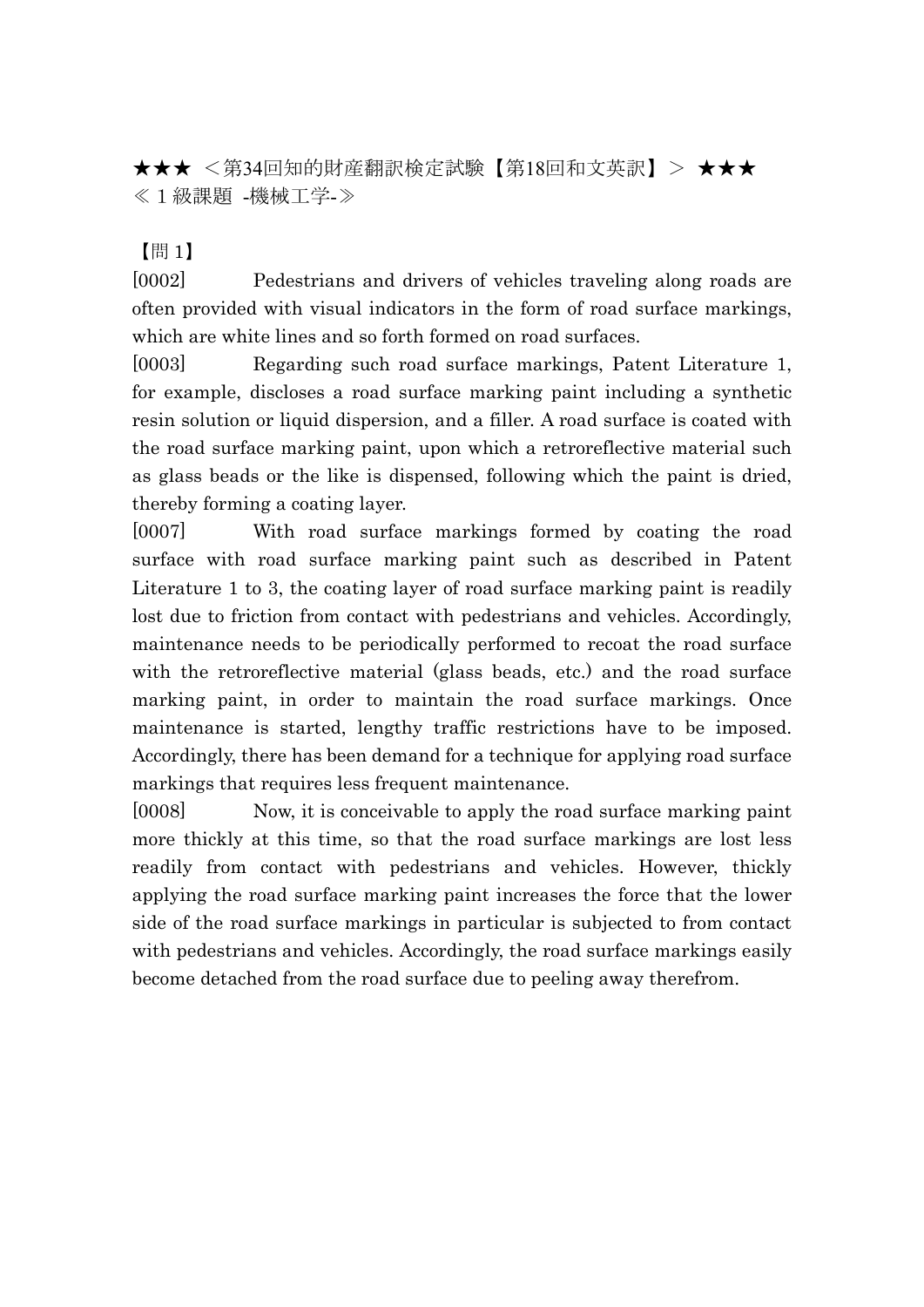【問 2】

[0014] Now according to the present invention, in order to perform backlash adjustment in the geartrain of the reduction gear device  $6$ described above, the reference face 8b is provided in the gearbox 8, with the intermediate gear assembly 20 being disposed to be capable of sliding displacement over this reference face 8b before fixation thereto, as described above. Also, later-described recesses 18 and 34 are bored in apices of the input and intermediate shafts 14 and 26 of both the input gear assembly 10 and the intermediate gear assembly 20, along substantially axial centers thereof.

[0015] Furthermore, a simple jig is used in order to perform backlash adjustment in the geartrain in the present invention. This jig is formed as a restraining jig 50 that fixes and restrains a distance L between a center axial line of the input shaft 14 of the input gear assembly 10 and a center axial line of the intermediate shaft 26 of the intermediate gear assembly 20, and includes a rod-like portion 52, and engaging pins 54 and 56 protruding from both ends of the rod-like portion 52, as illustrated in Figs. 2 to 4. The restraining jig 50 is designed and fabricated such that the center-to-center distance L of both engaging pins 54 and 56 on the rod-like portion 52 is substantially equal to the sum of pitch circle radii of both gears, namely, the input gear 16 and the first-stage gear 22 of the intermediate gear assembly 20. Engaging both engaging pins 54 and 56 of the restraining jig 50 with the aforementioned recesses 18 and 34 bored in the apices of the input and intermediate shafts 14 and 26 of both the above-described input gear assembly 10 and intermediate gear assembly 20 enables the distance between both gears 16 and 22 to be restrained. Obviously, similar restraining effects can be achieved through a configuration in which pin-like protrusions that are equivalent to both pins 54 and 56 of the restraining jig 50 are formed on the distal ends of the input shaft 14 and the intermediate shaft 26, while recesses that are equivalent to the recesses 18 and 34 are provided at both ends of the rod-like portion 52 of the restraining jig 50, as a matter of course.

Translator's note: "減速ギア装置10" in paragraph [0014] probably should be "減速ギア装置6", and has been corrected accordingly.